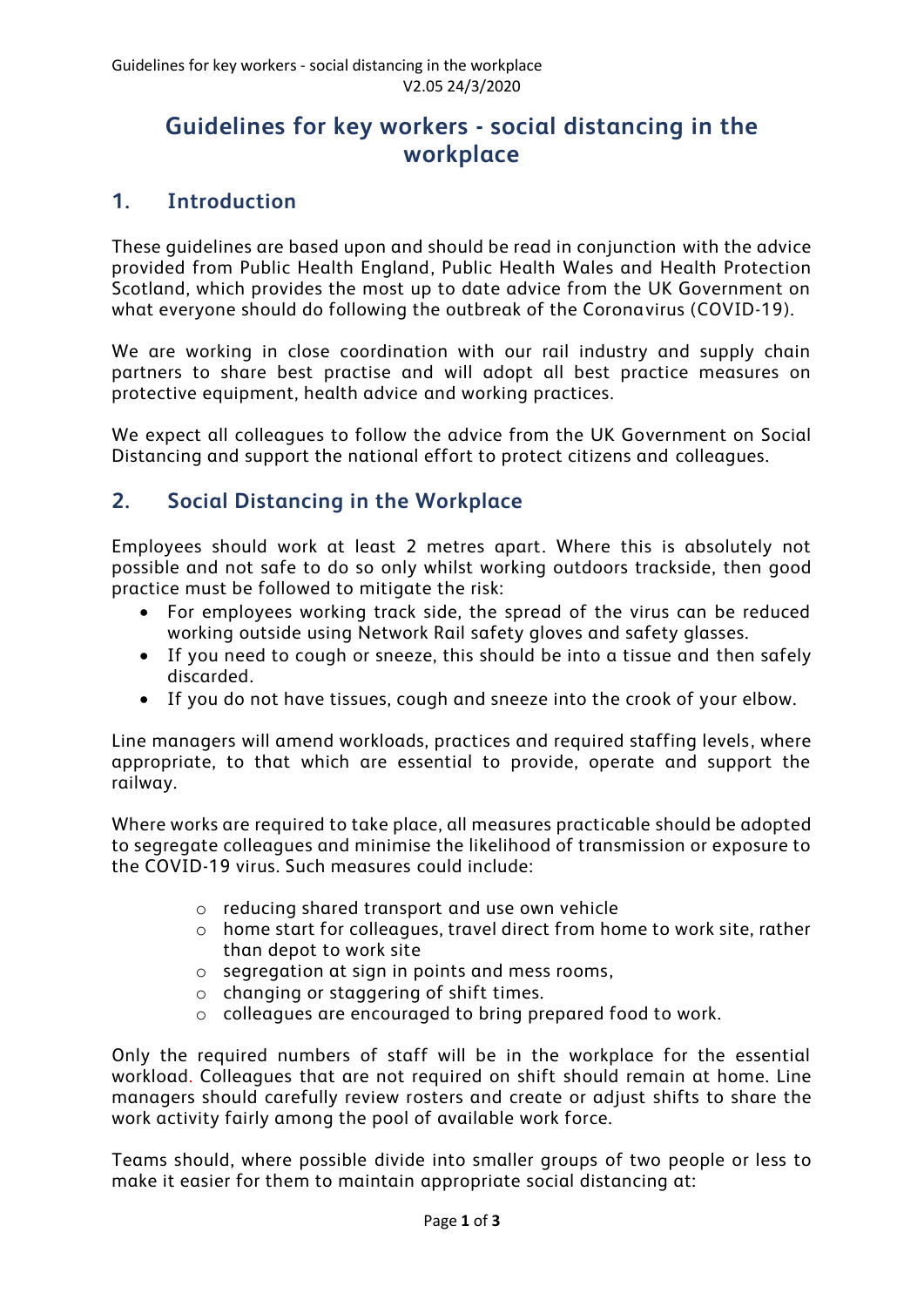- o mess rooms,
- o work locations,
- o vehicles,
- o booking-on and access points
- o any key entry points.

Employees may use Network Rail vehicles for all work travel, including commuting to and from their home, at the discretion of their line manager. This includes vehicles hired by Network Rail. We have received confirmation from HMRC that with immediate effect there will be no tax implications for staff doing so. This shall remain in place until further notice.

With immediate effect, Network Rail have expanded our vehicle insurance cover to include employees' personal vehicles when they are being used for work travel.

Q. What journeys am I covered for?

A -All journeys you make to or from a work location whilst acting on behalf of Network Rail. This includes travel between work locations.

Q. Does this affect my existing personal insurance?

A. No. You should keep that in place as normal. We do not recommend making any changes to your personal insurance. You will need that as present for your non-work journeys.

Q. Are there any restrictions?

A. Yes, drivers must be legally qualified and not found to be under the influence of alcohol or drugs. Your vehicle must be legally roadworthy with all tax and MOTs in place. The insurance may be invalid should these conditions not be met by the colleagues.

A separate document will provide detail.

Inside office spaces, as a temporary measure, desks and workstations should, where possible, be separated to enable colleagues to work apart as per UK Government guidelines.

Team briefings and meetings should be undertaken by teleconferencing where possible.

Managers and colleagues are encouraged to discuss and consider flexible ways of working wherever possible.

Face-to-face events and meetings should be cancelled or rearranged to remote calling where possible

## **3. Developing Symptoms at Work**